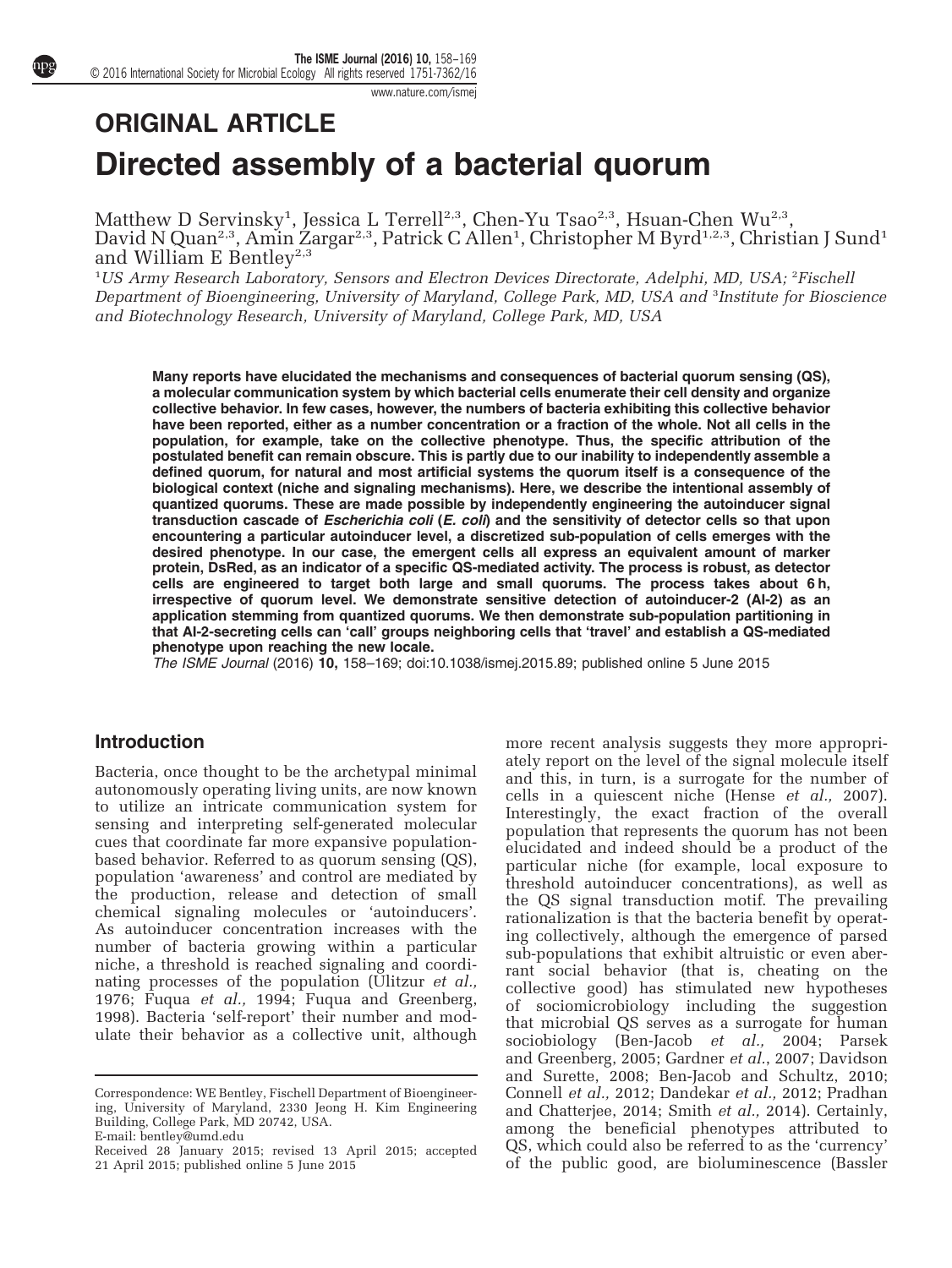[et al.,](#page-9-0) 1994), virulence (Zhu [et al.,](#page-11-0) 2002), biofilm formation [\(Balestrino](#page-9-0) et al., 2005; [Gonzalez Barrios](#page-10-0) [et al.,](#page-10-0) 2006; Li [et al.,](#page-10-0) 2007), cell division, motility and cooperativity ([Dandekar](#page-10-0) et al., 2012). We note that intentional rewiring these QS-regulated systems also benefits biotechnological applications, if not the microbes themselves [\(Fernandes](#page-10-0) *et al.*, 2010; Tsao et al., 2010; Wu et al., 2013; [Swofford](#page-11-0) et al., 2015; [Thompson](#page-11-0) et al., 2015). It is therefore intriguing to consider what is the particular quorum and why was it reached. That is, a particular subgroup may be needed that is not the collective whole. What is the benefit when say, 65% of the population elicits a coordinated response? Or is benefit maximized at another quantum unit, say 55%? Such questions are not easily answered using current methodologies as the quorums themselves are generated by the bacteria in response to their particular context. One cannot be separated from the other.

We sought to alter this scenario for the 'programmed' assembly of a bacterial quorum. In this work, we generate a stable quorum wherein a specific fraction of the whole exhibits the desired collective behavior. A particular sub-population may be 'assigned' a particular function that should be executed. For this, we developed an autoinducer signal amplification vector that overrides the native signal transduction process so that upon detection of autoinducer, the individual bacterial cell overproduces a fluorescent marker. Then, all QS responding cells rapidly synthesize similar levels of marker protein. The initial detection of the signal is directly transmitted to the population and the number of detecting cells is manifest into a controlled or quantized quorum ([Figure 1a](#page-2-0)). In order to establish robustness of this methodology, cells were further engineered for sensitivity to autoinducer. A more sensitive cell is used to create a smaller quorum and a less sensitive cell is used to create a larger quorum. Thus, there are two elements to this strategy, the vector-based engineered signal transduction unit provides uniformity among quantized quorums and the cell-based detector system provides the magnitude of the quantized fractions. The combination of autoinducer concentration and genetic background enables tailored assembly of a bacterial quorum.

Although there are many species-specific autoinducers, one signal molecule, autoinducer-2 (AI-2), is produced by scores of bacteria and as such, mediates interspecies communication, indicating its potential as an indicator for the existence of a variety of species, including in planktonic conditions or as sequestered in biofilms ([Federle and Bassler, 2003\)](#page-10-0). Moreover, its signal transduction cascade is evolutionarily extensive and mechanistically diverse ([Quan and Bentley, 2012\)](#page-10-0). Hence, one's ability to conceive of and engineer a system for a particular application is substantial when based on AI-2.

AI-2 is synthesized via LuxS and Pfs, the two terminal synthases yielding both AI-2 and homocysteine of the activated methyl cycle and exported 159

from the cell via TqsA ([Herzberg](#page-10-0) et al., 2006) ([Figure 1b](#page-2-0)). AI-2 is imported (via LsrACDB), phosphorylated (via LsrK), detected (via LsrR) and processed (via LsrFG) by components of the Lsr operon [\(DeLisa](#page-10-0) et al., 2001c; Wang [et al.,](#page-11-0) 2005b; [Xavier and Bassler, 2005\)](#page-11-0). To establish this methodology, one must detect AI-2 and transduce its signaling function into a desired quantized phenotype. Further, in order to separate a selfinduced quorum from an intentionally assembled quorum, the cell population must not endogenously synthesize AI-2. Hence, we constructed  $luxS$ mutants as hosts for this study. We note in wildtype cells, the synthesis of AI-2 is a direct consequence of carbon metabolism and is directly proportional to the growth rate of cells when grown either in batch or steady continuous cultures [\(DeLisa](#page-10-0) et al., [2001b](#page-10-0)). Hence, its concentration increases concomitantly with cell growth and this enables enumeration of bacterial density. We have also created a *luxS* signal amplification methodology wherein the native AI-2 signal transduction process (lsr operon), which is a relatively weak initiator of gene expression, signals the expression of bacteriophage T7 polymerase, which when expressed, mediates expression from a second promoter (pT7). The addition of T7 polymerase, therefore, acts as an amplifier of the native *lsr*-mediated gene expression. Here, T7 polymerase is used to initiate the expression of DsRed, which, in turn, is used to define the quantized quorum. Note, although DsRed is a marker, its expression characteristics mimic those of other heterologous proteins produced from the same plasmid system (Tsao [et al.,](#page-11-0) 2010). That is, DsRed serves as both an indicator of a quorum and as a targeted phenotype of the assembled quorum. By analogy, therefore, any desired phenotype that is mediated by lsr gene expression is expected to follow similar trajectories. Perhaps too, QSmediated phenotypes that have not been attributed to *lsr*-control but are a consequence of AI-2 signaling can be viewed in a similar light.

In order to modulate the size of the assembled quorum, we used two strains. The first is Escherichia coli (E. coli) W3110  $\Delta$ luxS providing the base case system that most closely reflects the natural system. Then, we engineered a strain that responds to lower levels of AI-2 increasing the sensitivity of the reporter system [\(Figure 1\)](#page-2-0). To be specific, we deleted genes for the AI-2-P processing enzymes, LsrF and LsrG, yielding cells  $(E. \text{ coli} CT104)$  that should accumulate AI-2-P the active AI-2 species providing derepression of the Lsr operon at lower external AI-2 concentrations [\(Hooshangi and Bentley, 2011](#page-10-0); Ha [et al.,](#page-10-0) 2013).

# Materials and methods

Bacterial growth conditions and plasmid construction. Plasmids and strains used in this study are listed in [Table 1](#page-3-0). Strains were maintained and plasmids were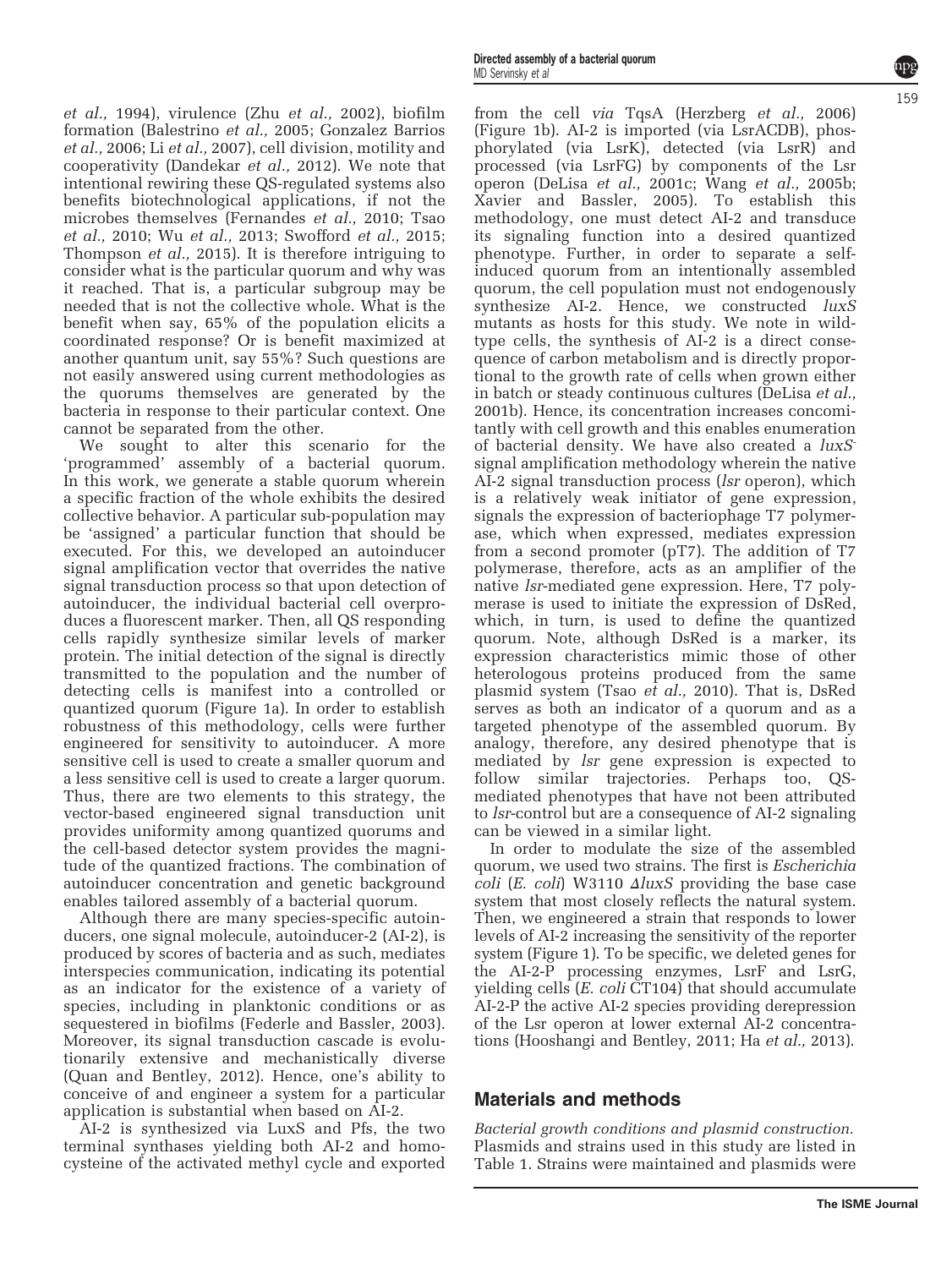<span id="page-2-0"></span>a **70 % ++ 30 % + AI-2 10 %** b pET200/dsRea pCT6  $P_{T7}$  $\rightarrow$  P. **DsRed**  $\frac{1}{27}$ *dsRed* **P LsrR** 7<sub>RP</sub> **P** ADP ATI  $L$ **srA P <sup>P</sup> <sup>P</sup> <sup>P</sup>**  $P \rightarrow P$   $\leftarrow$   $\leftarrow$   $\leftarrow$   $\leftarrow$   $\leftarrow$   $\leftarrow$   $\leftarrow$   $\leftarrow$   $\leftarrow$   $\leftarrow$   $\leftarrow$   $\leftarrow$   $\leftarrow$   $\leftarrow$   $\leftarrow$   $\leftarrow$   $\leftarrow$   $\leftarrow$   $\leftarrow$   $\leftarrow$   $\leftarrow$   $\leftarrow$   $\leftarrow$   $\leftarrow$   $\leftarrow$   $\leftarrow$   $\leftarrow$   $\leftarrow$   $\leftarrow$   $\leftarrow$   $\leftarrow$   $\leftarrow$   $\leftarrow$   $\leftarrow$   $\leftarrow$   $\leftarrow$  $P_{\text{lsr}} \leftarrow \downarrow P_{\text{lsr}}$ **P LsrD LsrA** *lsrK*  $l$ *srR lsrA*  $\sqrt{lsrC}$   $\sqrt{lsrD}$   $\sqrt{lsrB}$   $\sqrt{lsrC}$   $\rightarrow$  P *pfs* **TqsA LsrF LsrG Phospho-AI-2 LuxS Pfs Degradation DPD SRH SAH Exogenous AI-2** *E. coli*

Directed assembly of a bacterial quorum

MD Servinsky et al

Figure 1 (a) Transition to quantized 'quorum' by the addition of varied levels of AI-2. Three levels (10%, 30% and 70%) are depicted. (b) Schematic of AI-2-mediated QS in E. coli. AI-2 is synthesized via two terminal synthases, Pfs and LuxS. It is secreted by YdgG (TqsA) and taken up by the Lsr transporter (LsrACDB). Following phosphorylation and binding to LsrR, phospho-AI-2 initiates the transcription of T7 polymerase (pCT6), which in turn, initiates the overexpression of phenotypic marker, DsRed. In addition to wild-type W3110ΔluxS, AI-2 hypersensitive strain CT104 (W3110ΔlsrFGΔluxS) was used. CT104 accumulates AI-2-P enabling detection of extracellular AI-2 at lower levels than the wild-type cells.

manipulated according to standard procedures and previous reports [\(Maniatis](#page-10-0) et al., 1982). Oligonucleotides were from Integrated DNA Technologies (Coralville, IA, USA) and are listed in [Table 2.](#page-4-0) DNA sequencing was performed by Genewiz (South Plainfield, NJ, USA).

#### Chromosomal deletions of lsrFG and luxS

The one-step replacement method described by [Datsenko and Wanner \(2000](#page-10-0)) was for gene deletion. We used the phage\_Red recombination system to replace lsrFG with the lsrFG::cat PCR cat cassette. The cat cassette was produced by PCR amplifying pKD3 using Vent DNA polymerase (New England Biolabs, Ipswich, MA, USA) with primers lsrFGHP3 and lsrFGHP2 ([Table 1\)](#page-3-0). The blunt end PCR product was introduced by electroporation into E. coli W3110 containing plasmid pKD46, which expresses the Red recombinase, and was cured later by growth at 37 °C. Recombinants were selected on Luria-Bertani (LB) broth supplemented with chloramphenicol, resulting in the strain E. coli W3110 ( $\Delta l$ srFG:: cat). In order to remove the antibiotic resistance gene, the plasmid 707FLPe (tet<sup>r</sup>) (Gene Bridges, Heidelberg, Germany) was chemically transferred into E. coli W3110 ( $\Delta \text{lsrFG::cat}$ ) using the Z-Competent E. coli Transformation Kit (Zymo Research, Irvine, CA, USA). The expression of the plasmid mediated the excision of the antibiotic resistance gene, and the product strain was named E. coli W3110ΔlsrFG. Deletion of luxS from W3110ΔlsrFG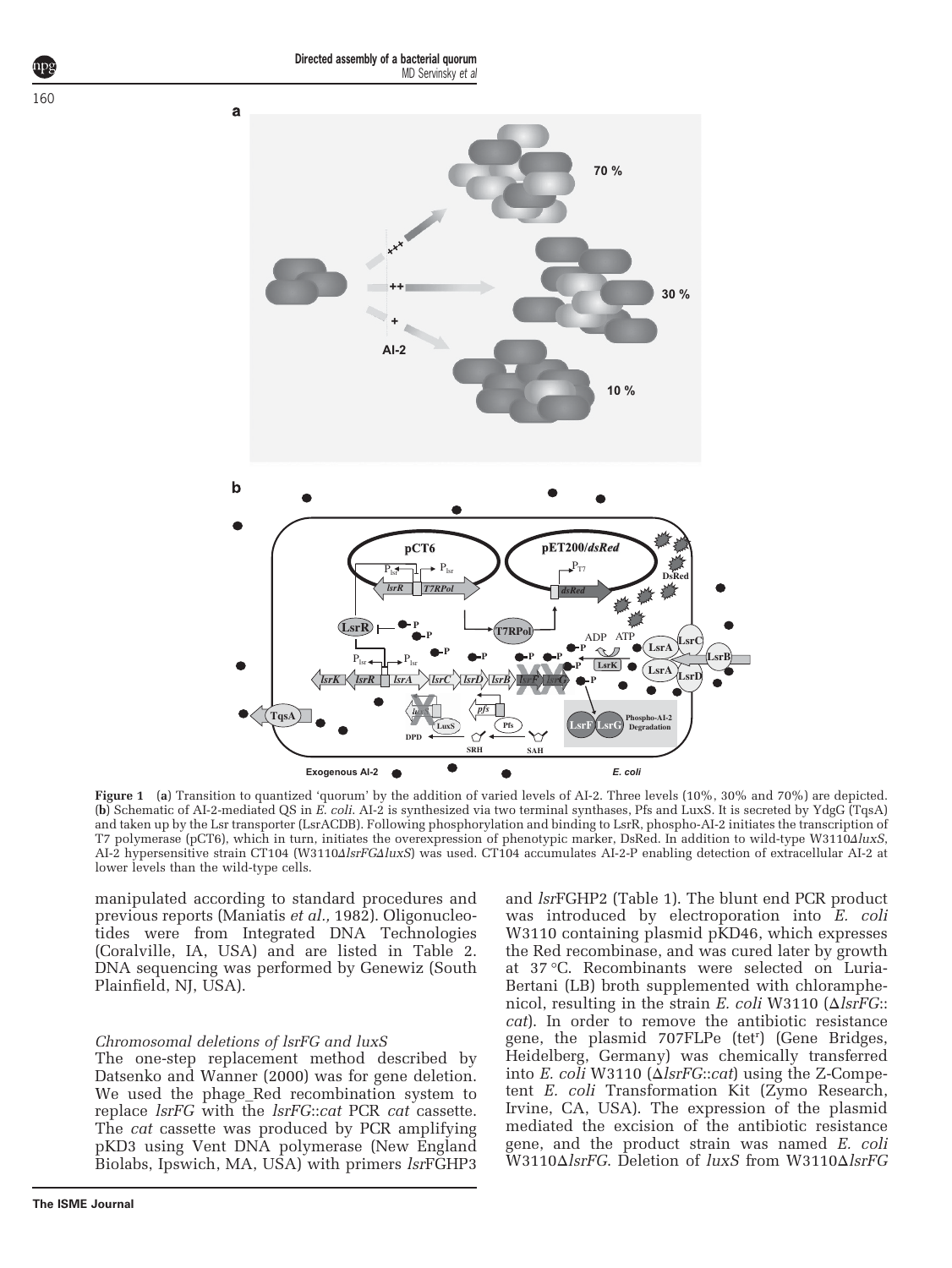<span id="page-3-0"></span>

| Strain/plasmid                               | Relevant genotype and property                                                                   | Source or reference                                           |
|----------------------------------------------|--------------------------------------------------------------------------------------------------|---------------------------------------------------------------|
| E. coli strains                              |                                                                                                  |                                                               |
| W3110                                        | K12 strain, wild type, $\lambda$ -, F <sup>-</sup> , IN( $rrnD-rrnE$ )1, $rph-1s$                | Genetic Stock Center Yale Univer-<br>sity, New Haven, CT, USA |
| W3110 $(\Delta luxS::cat)$                   | W3110 <i>luxS::cat</i> , W3110 <i>luxS</i> knockout strain with chloramphenicol<br>resistance    | This study                                                    |
| $W3110\Delta luxS$                           | W3110-derived luxS knockout strain                                                               | This study                                                    |
| W3110 $(\Delta lsrFG::cat)$                  | W3110 lsrFG::cat, W3110 lsrFG knockout strain with chloramphenicol<br>resistance                 | This study                                                    |
| $W3110\Delta lsrFG$                          | W3110-derived <i>lsrFG</i> knockout strain                                                       | This study                                                    |
| $W3110\Delta lsrFG$<br>$(\Delta IsrFG::cat)$ | W3110ΔlsrFG luxS::cat, W3110ΔlsrFG and luxS knockout strain with<br>chloramphenicol resistance   | This study                                                    |
| $W3110\Delta lsrFG\Delta luxS$               | W3110-derived <i>lsrFG</i> and <i>luxS</i> knockout strain                                       | This study                                                    |
| BL21                                         | B strain, F ompT [dcm][lon]hsd $S(r_B M_B)$ gal                                                  | <b>EMD Millipore</b>                                          |
| $BL214$ luxS                                 | BL21-derived luxS knockout strain                                                                | Luo et al., 2012                                              |
| MDAI2                                        | W3110-derived luxS knockout strain                                                               | DeLisa et al., 2001c                                          |
| Plasmids                                     |                                                                                                  |                                                               |
| pET200/D-TOPO                                | Cloning vector, containing $T\bar{z}$ promoter, $Kmr$                                            | Invitrogen (Grand Island, NY, USA)                            |
| pCT <sub>6</sub>                             | pFZY1 derivative, containing lsrR and lsrR promoter region fused with<br>TZRPol, Ap <sup>r</sup> | Tsao <i>et al.</i> , 2010                                     |
| pET200/DsRed                                 | pET200 derivative, containing dsRedexpress2, Km <sup>r</sup>                                     | Yung et al., 2006; Tsao et al., 2010                          |
| pTrcHis-LuxS                                 | pTrcHisC derivative, containing $luxS$ from W3110, $Apr$                                         | Gonzalez Barrios et al., 2006                                 |
| pTrcHis-Pfs                                  | pTrcHisC derivative, containing pfs from W3110, Apr                                              | Gonzalez Barrios et al., 2006                                 |

pTrcHis-Pfs pTrcHisC derivative, containing pfs from W3110,  $Ap<sup>r</sup>$  Gonzalez E<br>pT5RT7G pET derivative expressing egfp under T7, Km<sup>r</sup> This study

pET derivative expressing egfp under T7, Km<sup>r</sup>

to make the *lsrFG* and *luxS* double knockout strain was conducted similarly by PCR amplification of pKD3 with primers luxSHP1 and luxSHP2 [\(Table 2\)](#page-4-0) (Wang et al., [2005a\)](#page-11-0), and excision of the antibiotic resistance gene was similar to that described above. The product strain, E. coli W3110 (lsrFG, luxS), was named E. coli W3110ΔlsrFGΔluxS. Deletion of luxS from E. coli W3110 was performed in the same manner, generating a strain named E. coli W3110ΔluxS. E.coli BL21 (luxS<sup>-</sup>) was made previously (Luo [et al.,](#page-10-0) 2012). All primers used for PCR verification of gene deletions here are listed in [Table 2.](#page-4-0)

## Transformation of cells

Electrocompetent cells were created from overnight cultures diluted 1:50 into fresh LB broth with appropriate antibiotics. Cells were incubated in a shaking incubator at 37 °C. Upon reaching mid-log phase, the cells were washed twice with ice-cold ultrapure water and twice with ice-cold 10% glycerol. In all, 1 μl of DNA and 35 μl of cells were combined in a 1 mm electroporation cuvette. Electroporation was performed using a BioRad MicroPulser (Hercules, CA, USA) on the EC-1 setting. The cells were recovered for 1 h before plating on LB agar with appropriate antibiotics ([Maniatis](#page-10-0) et al., 1982).

# AI-2 synthesis

In order to establish signaling exogenously, AI-2 was synthesized in vitro according to previous reports ([Maniatis](#page-10-0) et al., 1982; [Tavender](#page-11-0) et al., 2008; [Tsao](#page-11-0)

[et al.,](#page-11-0) 2010). Briefly, His6-Pfs and His6-LuxS were produced by induction of E. coli BL21 (pTrcHis-pfs) and BL21 (pTrcHis-luxS) with 1 mm isopropyl-beta-D-1-thiogalactopyranoside (IPTG) during mid-log growth at 37 °C. After 4–6 h of induction with IPTG, the cells were lysed using BugBuster solution (EMD Millipore, Billerica, MA, USA), and His6-Pfs and His6-LuxS were purified with Co<sub>2<sup>+</sup></sub> affinity resin (BD TALON, BD Biosciences, San Jose, CA, USA). The purified enzymes were eluted in  $125 \text{ mm}$  imidazole in phosphate buffer  $(pH = 7.4)$  and combined to synthesize AI-2 by addition with 1 mm S-adenosylhomocysteine in 50 mm Tris–HCl (pH = 7.8) at 37  $\rm{°C}$  for 4 h [\(Maniatis](#page-10-0) [et al.,](#page-10-0) 1982; [Tavender](#page-11-0) et al., 2008; Tsao [et al.,](#page-11-0) 2010). The enzymatic reaction products were twice extracted by chloroform and recovered from the aqueous phase and used to make a 488 μ<sup>M</sup> stock solution. AI-2 concentration was quantified using Ellman's reagent, as has been described previously ([Schauder](#page-10-0) et al., [2001](#page-10-0); [Winzer](#page-11-0) et al., 2002).

## AI-2 detection and quorum quantification

Overnight cultures,  $A_{600} \sim 2.00$ , were diluted 1:50 into fresh LB broth with appropriate antibiotics and incubated for 1 h at  $37^{\circ}$ C in a shaking incubator (New Brunswick Scientific Incubator Shaker Series I26, New Brunswick, NJ, USA) at 250 relative centrifugal force (RCF). In all, 374 μl of the diluted culture was transferred into a single well of a 24-well plate in triplicate for each dilution. Serial dilutions of AI-2 were made in triplicate. In total, 26 μl of each dilution was added to each well to achieve the specified concentrations. The plates were incubated at 37 °C in a shaking incubator (New Brunswick

161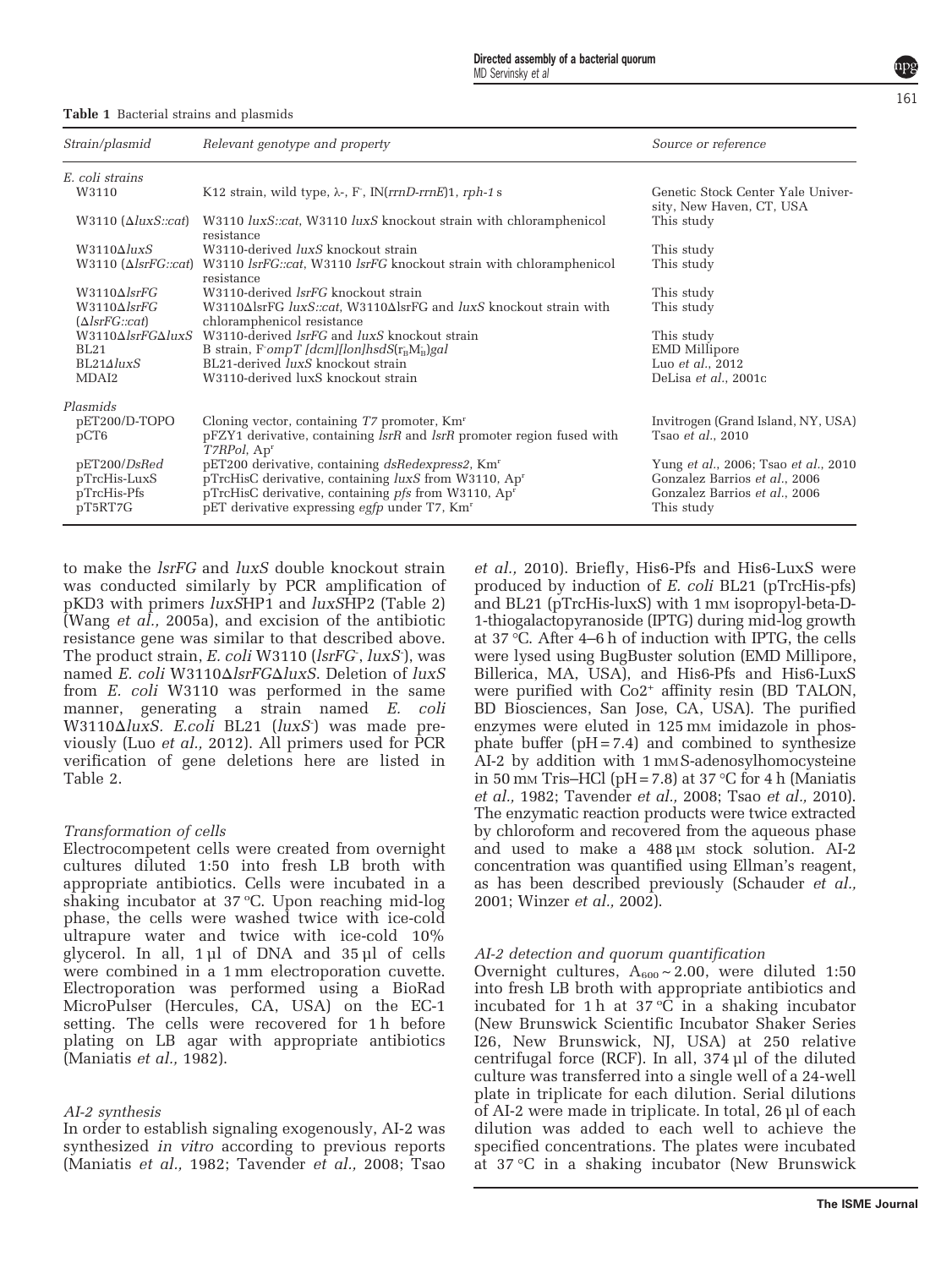Scientific Incubator Shaker Series I26) at 250 RCF. In order to prevent evaporation of the samples, two 2 l beakers with 500 ml of water were placed in the shaker to act as humidifiers.

Flow cytometric analysis was performed to measure cell fluorescence, which correlates to production of DsRed fluorescent protein, using a FACSCanto II flow cytometer (BD Biosciences). Every hour, 10 μl of cells were pulled from each well and mixed with 250 μl of FACS Flow for analysis. Each culture was run in triplicate. The blue diode (488 nm) was used as the excitation source and DsRed fluorescence using the 585/40 nm filter. All raw data were further analyzed using BD FACSDiva 6.0 software (BD Biosciences). All cell samples were gated identically after initial baseline data were obtained (Supplementary Information,Supplementary Figure S1).

# Development of a configuration for AI-2-mediated cell recruiting

Plasmid, pT5RT7G, was constructed for dual color expression. First, dsredexpress2 was placed in a T5 regulated cassette. The first lac operator in the promoter region was mutated to disable LacI repression at the mutated site (Betz [et al.,](#page-10-0) 1986); then the cassette was added to a pET vector containing egfp under T7-regulation. E. coli CT104+pCT6 was transformed with pT5RT7G to generate an AI-2 reporting strain with constitutive red fluorescence and AI-2-responsive green fluorescence.

Recruiter capsules were developed largely as previously shown ([Gupta](#page-10-0) et al., 2013). Cells (BL21 or BL21ΔluxS ) were grown to mid exponential phase and concentrated 30-fold by centrifugation and resuspension in LB broth. The resuspended cells were mixed with an equal volume of alginate (2% in 0.15 M NaCl), then added dropwise to a CaCl solution (0.5 M) using a 16-gauge needle. These 'beads' were allowed to 'set' for 10 min forming capsule cores containing entrapped cells. Between consecutive rinses in NaCl (0.15 M), the cores were

transferred alternately into solutions of 0.5% chitosan and 0.5% alginate three times to create stabilizing outer shell layers. Three capsules were added to the bottom well of a transwell system and were confined to the center of each. A transwell membrane (1 μm pore size, BD Biosciences) was inserted. LB medium was diluted 10-fold in PBS  $(10 \text{ mm})$ , supplemented with CaCl  $(0.5 \text{ mm})$ , to maintain capsule integrity), and used as the incubation medium; three volumes were added to the bottom well per volume in the top of the transwell insert. Finally, E. coli CT104+pCT6+pT5RT7G, grown at room temperature to OD 0.1, were diluted 1000-fold into the top of the transwell apparatus. The system was sealed with Parafilm M (Bemis, Oshkosh, WI, USA) and incubated for 16 h or longer.

# **Results**

#### Signal transduction—expression of DsRed on per cell basis

Plasmids pCT6 and pET200/DsRed (Yung et al., 2006; Tsao [et al.,](#page-11-0) 2010) were sequentially transformed into the *E. coli* W3110 *luxS* deletion mutant, W3110ΔluxS, and grown in LB media with appropriate antibiotics. Plasmid pCT6 senses and responds to the presence of phosphorylated AI-2 by the expression of T7 RNA polymerase, which, in turn, activates T7 polymerase-mediated overexpression of DsRed from plasmid pET200/DsRed. As this detector strain is luxS deficient, it produces DsRed only in response to exogenously added AI-2.

We also enhanced the detecting cell sensitivity by deletion of two enzymes which process/degrade phosphorylated AI-2. These cells putatively accumulate the QS autoinducer in its active phosphorylated form so that less autoinducer is needed in the environment to stimulate expression from the Lsr promoter. Specifically, lsrFG genes were deleted from the wild-type E. coli W3110, creating the strain W3110ΔlsrFG. The luxS gene from strain E. coli W3110ΔlsrFG was subsequently deleted, creating

<span id="page-4-0"></span>Table 2 Primers

| Primer name                      | Sequence                                                                                                     | Relevant description                                                                                         |
|----------------------------------|--------------------------------------------------------------------------------------------------------------|--------------------------------------------------------------------------------------------------------------|
| lsrFGHP3                         | 5'-ATCGGCAAATACGATTTCTGATGTGCATTAC<br>TTAACCGGAGTAAGTTATGGTGTAGGCTGGAGCTGCTTC-3'                             | Primer for deletion of <i>lsrFG</i> gene                                                                     |
| $lsr$ FGHP2                      | 5'-GCTTGAAGCTTATAATTTCCCCCGTTCAGTTTTGAGATTC<br>CAGTTTCGCGACACAGGTTTTGTAGTGGGGCGTGCATATGAA<br>TATCCTCCTTAG-3' | Primer for deletion of <i>lsrFG</i> gene                                                                     |
| luxSHP1                          | 5'-ATGCCGTTGTTAGATAGCTTCACAGTCGATCATACCCGGA<br>GTGTAGGCTGGAGCTGCTTC-3'                                       | Primer for deletion of <i>luxS</i> gene<br>(Hooshangi and Bentley, 2011)                                     |
| luxSHP2                          | 5'-CTAGATGTGCAGTTCCTGCAACTTCTCTTTCGGCAGTGCCC<br>ATATGAATATCCTCCTTAG-3'                                       | Primer for deletion of luxS gene                                                                             |
| C <sub>1</sub><br>C <sub>2</sub> | 5'-TTATACGCAAGGCGACAAGG-3'<br>5'-GATCTTCCGTCACAGGTAGG-3'                                                     | Checking primer for $\mathrm{Cm}^r$ recombination<br>Checking primer for Cm <sup>r</sup> recombination       |
| CKlsrF1                          | 5'-GCGCGTGATATTCAACAAAGAG-3'                                                                                 | (Datsenko and Wanner, 2000)<br>Checking primer for <i>lsrFG</i> gene deletion<br>(Datsenko and Wanner, 2000) |
| CKlsrG1                          | 5'-CACGGCATCAAACCATTGAAC-3'                                                                                  | Checking primer for <i>lsrFG</i> gene deletion                                                               |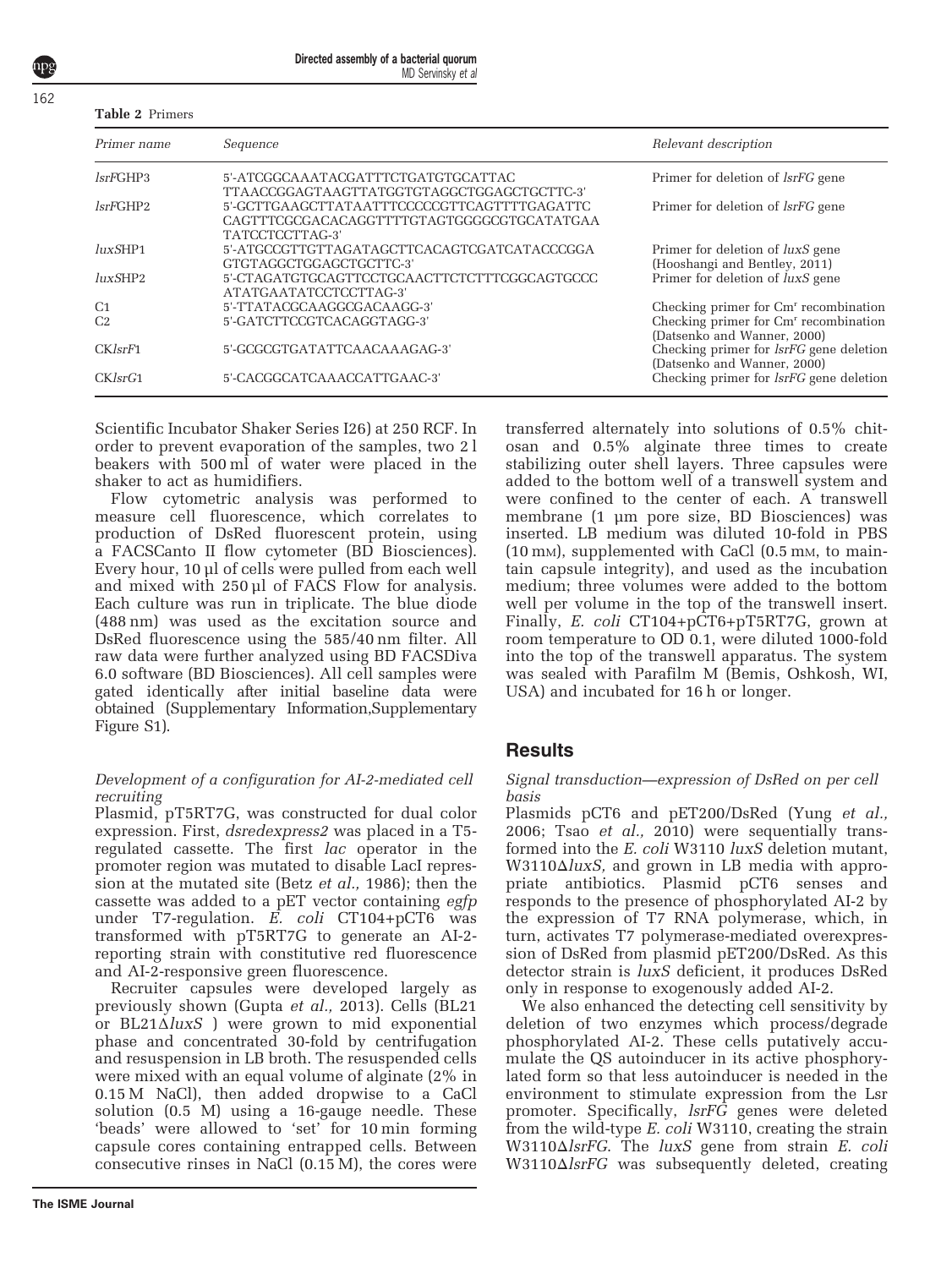Directed assembly of a bacterial quorum

MD Servinsky et al

163

AI-2 hypersensitive strain E. coli W3110ΔlsrFGΔLuxS or E. coli CT104.

Our first objective was to test the signal transduction process from both the pCT6 amplifier vector and the pET200/DsRed reporter vector. Our intent was to rapidly express DsRed in response to the import of AI-2. Test cultures were monitored hourly and in triplicate commencing addition of exogenously added AI-2 at each of 10 concentrations (from 0 to 32 μM). Fractions of red fluorescing cells and per cell fluorescence levels were subsequently determined for each triplicate sample. The per cell fluorescence for three of the highest concentrations (2, 8 and 32 μM) are depicted over all times in [Figure 2a.](#page-6-0) First, we found no significant differences in the average fluorescence levels among both strains and spanning all conditions. That is, in [Figure 2a](#page-6-0), we depict both the average and the standard deviation of the per cell fluorescence. Interestingly, the earliest time points exhibited the largest deviation from the mean and this deviation shrunk over time; in essence, distribution became more 'focused' as time ensued (in [Figure 2a](#page-6-0), the standard deviations are indicated by the dark red and blue bars and the magnitudes of these typically decreased over time). The variance in the fluorescence measurements decreased from the initial conditions to when the quorum emerged. By Student's t-test (see Supplemental section) and replicate average of the means (depicted), there were no statistically significant differences among the per cell fluorescence data of cultures for all concentrations and over all times. That is, once the cells commenced expressing DsRed, their fluorescence level on a per cell basis was identical, especially after the first 4–5 h, as indicated by the variance data in [Figure 2a](#page-6-0).

#### Quantized quorum system I

The ability of *E. coli* W3110 to respond as a population to exogenously added AI-2 was tested by via flow cytometry [\(Figure 2b\)](#page-6-0). We have included the calculated limit of detection (LOD), which represents the average fluorescing population (% of total) for the zero AI-2 control added to three times its standard deviation  $(-1.4\%)$ . In this way, the LOD is the minimum quantized sub-population for which a fluorescence response can be differentiated from a background signal. Thus, this represents the smallest statistically significant quantized quorum for E. coli W3110ΔluxS in our study. Our results show that statistically significant quorums were achieved only when  $2 \mu$ M AI-2 or more was added (the data from 2 μM were all above the LOD). We found the percentage of the population exhibiting red fluorescence increased in a dose-dependent manner ([Figure 2b](#page-6-0)) particularly above 1 μM. Also, the fraction of fluorescing cells increased monotonically from time 0 until 6 h, when it remained steady for approximately the next 24 h. That is, transients in per cell fluorescence [\(Figure 2a\)](#page-6-0) and fraction of fluorescing cells [\(Figure 2b\)](#page-6-0) appeared to stabilize by 5–6 h, when they reached steady or 'programmed' values.

Quantized quorum system ii for enhanced sensitivity Experiments with E. coli CT104 cells were executed identically. The culture dynamics were similar with a significant transient for all AI-2 concentrations over the first 4 h followed by a steady transition to quantized fractions at about 6 h [\(Figure 2c](#page-6-0)). These levels remained steady for over an hour and appeared to drop only for the highest concentrations as the cultures progressed to the 24-h experimental limit. As above, a LOD was calculated and is depicted (~1.2%). In this case, statistically valid quorums were obtained for AI-2 levels 0.25 μ<sup>M</sup> and above. We note the LOD was similar to that of the E. coli W3110 cells, as expected. Also, we did observe increased AI-2 sensitivity because of the lsrFG deletion, and consequently, more sensitive quorum assembly at low levels of AI-2. That is, the E. coli CT104 cells appeared to be best to achieve discrete quorums comprising small sub-populations, specifically between 2% and 15%. By contrast, when larger quantized quorums were sought, the W3110 cells were superior. For example, for CT104 there were no appreciable differences between the  $16$  and  $32 \mu$ M populations (64% for each at 7 h), whereas this difference in concentration led to a 9% population difference using W3110. For W3110 at 7 h, the assembled quorums were 61% and 70% for 16 and 32 μM, respectively. In sum, the W3110 cells appeared superior for reaching higher quorum levels (for reaching quantized quorums above 50%) and CT104 cells were superior for generating quorums below 20%. Discretization of quantized quorums, therefore, was a consequence of the engineered sensor cell—its sensitivity to the signal and its engineered signal response system. Although strain enhancement lowered the LOD slightly, its effect on the strain's ability to guide population-wide quorum assembly was dramatic.

#### Applications and further insights—a call to arms?

By exposing sensing and actuating cells to different levels of AI-2, we found parsed sub-populations of cells could be assembled within 5 h that exhibit phenotypes specifically attributed to lsr-mediated gene expression. We wanted to consider two questions that emerge from these observations. First, are there biotechnological applications that may warrant further analysis? Second, can these concepts provide context to bacterial behaviors observed in their natural ecological niches?

To address the first question, we found the trajectories initiated by exogenous addition of AI-2 were robust—the eventual quorums reached were apparently established early on so that the end results were, in effect, predetermined by the strain and the initial level of AI-2. Thus, a potential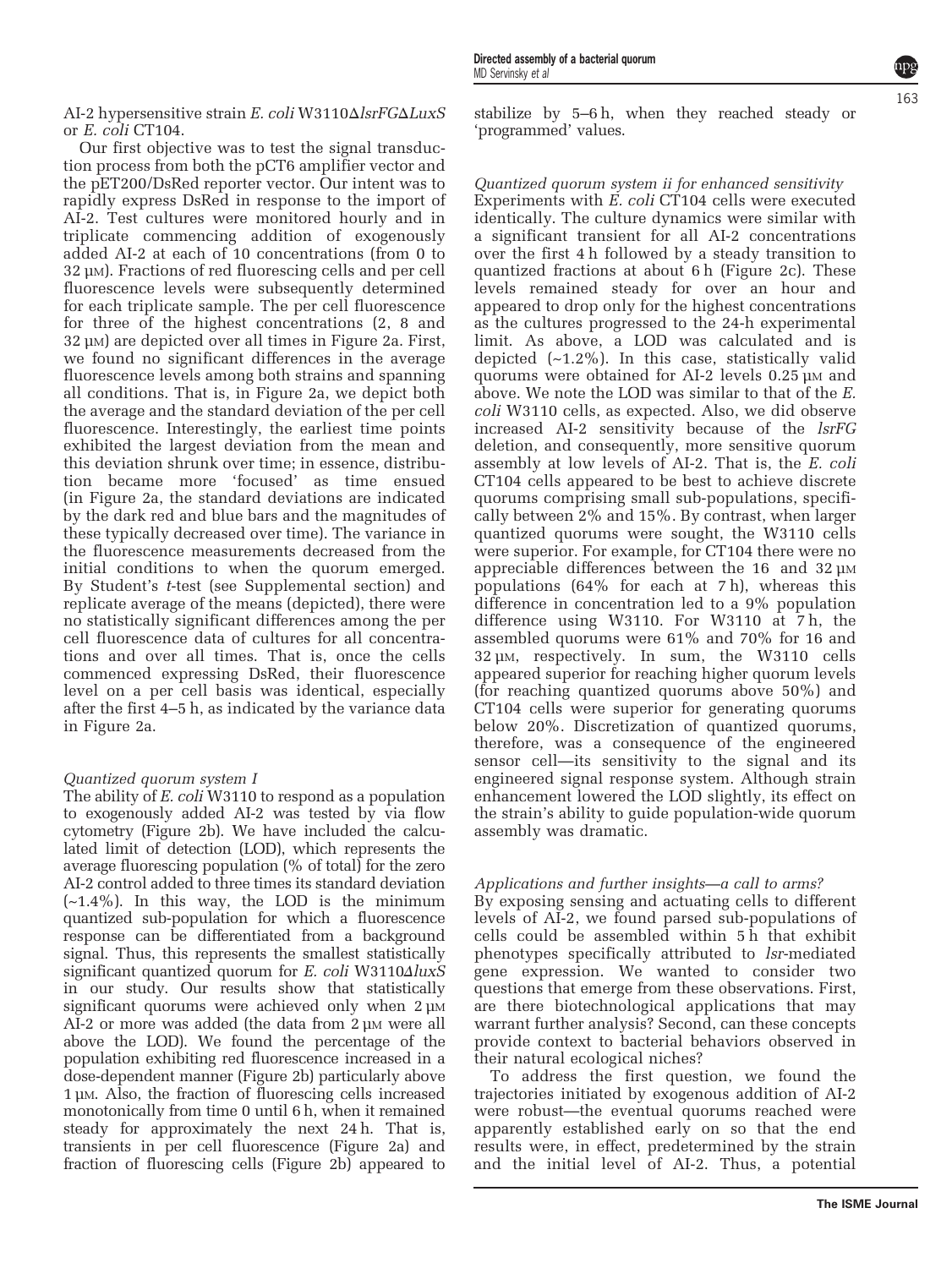<span id="page-6-0"></span>

Figure 2 (a) Specific fluorescence levels over time for 2, 8 and 32 μM AI-2 addition. The dotted horizontal line represents the average of all data sets, the band represents the overall average of standard deviation for the entire ensemble. Each fluorescence level is accompanied by an additional bar representing the standard deviation of the mean for that particular data set. (b) Induction of DsRed in response to varying concentrations of exogenously added AI-2 to the wild-type W3110ΔluxS strain. Response was measured via fluorescence-activated cell sorting (FACS). The results are displayed as percentage of population fluorescing above background. (c) Induction of DsRed in response to varying concentrations of AI-2 added to the enhanced CT104 strain (W3110ΔlsrFGΔluxS). As in (b), results are displayed as percentage of population fluorescing above background.

1 hr 2 hr 3 hr 4 hr 5 hr 6 hr 7 hr 24 hr

**Time in Hours**

1 hr 2 hr 3 hr 4 hr 5 hr 6 hr 7 hr

**Time in Hours**



Figure 3 (a) The fraction of fluorescing cells from Figure 2b is depicted for the 5 h (blue) and 6 h (red) time points. This dose-response curve reveals a linear region at or below 8 <sup>μ</sup>M; the dotted line is a linearly regressed best fit correlation. (b) The data from <sup>a</sup> are transposed and lumped demonstrating cell-based sensing of AI-2. A full color version of this figure is available at the ISME Journal online.

164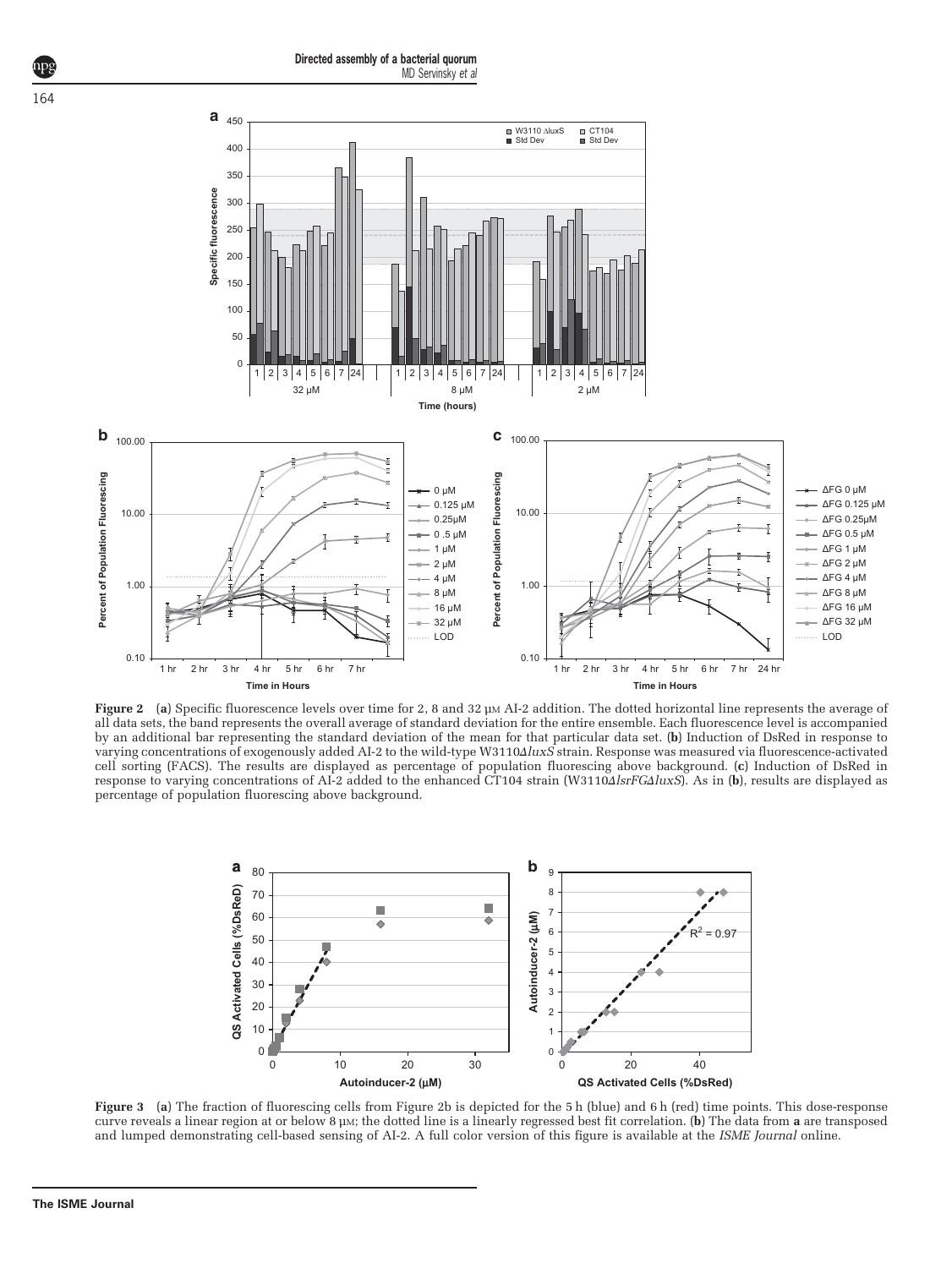Directed assembly of a bacterial quorum MD Servinsky et al

application of this system is revealed by simply altering the lens through which the same data are visualized. In [Figure 3a,](#page-6-0) we plot the percentage of fluorescing cells at 5- and 6-h time points for the different levels of added AI-2 (for example, a dose response). In [Figure 3b,](#page-6-0) we transpose the data to illustrate that the percentage of DsRed-producing cells indicates quite accurately, the level of AI-2 added to the media. Hence, the E. coli CT104 cells constructed precisely report the AI-2 level in culture media; they serve as robust sensors of AI-2. Cellbased sensors have been widely used for reporting the activity of autoinducers, including AI-2, in fluids both from natural environments and from laboratory samples (Mok [et al.,](#page-10-0) 2003; [Taga, 2005;](#page-11-0) Gantner et al., 2006; [Vilchez](#page-11-0) et al., 2007; Dulla and Lindow, 2008; [Zhu and Pei, 2008\)](#page-11-0). Perhaps the most widely used is the Vibrio harveyi BB170 assay of [Surette and](#page-11-0) [Bassler \(1998\)](#page-11-0). Our work represents one additional method, here utilizing fluorescence-activated cell sorting rather than a luminometer, its use thus far limited to well-controlled environments such those in industrial biotechnology ([DeLisa](#page-10-0) et al., 2001a).

To address the second question and to provide a more natural context, we considered the interplay between autoinducer concentration, the extent to which cells express DsRed and the time over which the phenotypes emerge. We also note that the E. coli CT104 cells took up AI-2 to develop quantized populations; they did not secrete AI-2 to the extracellular milieu. Native production of AI-2 would have confounded interpretation of the previous results. Thus, in a sense, the E. coli CT104 cells are independent bystanders that may 'report' on AI-2 presented to them from either the environment or neighboring cells and take on phenotypes (natural or synthetic) based on the prevailing level of AI-2 they encounter. It would be particularly interesting to evaluate the number of responding cells as a fraction of the whole. Recognizing that AI-2 is in fact a chemoattractant [\(Hegde](#page-10-0) et al., 2011), we configured a system where cells that are 'guided' to AI-2 could be discerned from cells that 'report' on AI-2 based on the local concentration and engineered gene expression. That is, we wanted to test a hypothesis that AI-2-producing cells or 'sentinel' cells could 'call' their neighbors, attracting them to a new locale. Could bacteria that secrete AI-2 recruit other AI-2 sensing cells to their locations and if so, could the recruited cells take on AI-2-mediated QS phenotypes? This scenario evokes consideration of the potentially disparate dynamics of AI-2 diffusion, AI-2-mediated cell motility and AI-2-mediated gene expression, as well as the different length scales involved. Similar concepts were reported previously using a synthetic system for AI-2 production (Wu [et al.,](#page-11-0) 2013). In that work, AI-2 signal molecules were generated in situ on the surface of cancer cells by the assembly of its synthases onto epidermal growth factor receptor (EGFR) surface receptors and with supplementation of the AI-2 precursor  $165$ 

S-adenosylhomocysteine to the media. E. coli cells, engineered to express a red marker as a response to QS signaling, were placed in proximity to the cancer cells ladened with AI-2 synthases on their EGFR surface receptors. S-adenosylhomocysteine was added to the media and bacterial cells swam to the cancer cells, where, depending on the prevailing AI-2 concentration, they synthesized the red marker (surrogate for a cancer-killing drug). In the Supplemental section of that work, it was reported that the fraction of cells that swam increased with AI-2 concentration much like DsRed expression in [Figures 2](#page-6-0) and [3](#page-6-0) here, and that (i) the response time for motility was quicker than the response time for *lsr*mediated gene expression and (ii) that the AI-2 levels apparently needed to initiate motility were less than those needed for gene expression (see Supplementary Figure S2 here for details).

Shown in [Figure 4a,](#page-8-0) we designed cell 'recruits' that express fluorescent proteins in response to different cues. CT104 cells were engineered to constitutively express DsRed so they can be detected in the presence of wild-type 'sentinel' cells. These 'recruit' cells were also engineered to produce green fluorescent protein (GFP) in response to the level of AI-2 encountered, exactly analogously to [Figures](#page-2-0) [1](#page-2-0),[2,3](#page-6-0) (we switched the fluorescent markers from the previous system). Thus, CT104 are tracked by red fluorescence and when encountering a 'quorum' producing level of AI-2, they fluoresce green. Non-fluorescing 'sentinel' cells were encapsulated within chitosan/alginate capsules ([Gupta](#page-10-0) et  $aI$ ., 2013) in order to provide a centralized source of secreted AI-2 that diffuses into a quiescent buffer. We cocultured bacteria as depicted in [Figure 4a](#page-8-0); 'recruit' cells were placed in the top of a transwell apparatus and 'sentinel' cells were contained within capsules in the bottom compartment. Cultures were maintained at room temperature for long incubation times (to completely encompass time domains of AI-2 diffusion, motility and gene expression over the imposed length scales). The transwell membrane was selected with a 1 μm pore size to restrict passive migration. Additional details of the experimental design are provided in Supplemental section. In [Figure 4b\(](#page-8-0)i), the bar graph shows the numbers of red and green cells counted from samples from the lower chamber at two time points for representative experiments. These are denoted the 'recruited' fraction. The experiments were carried out multiple times to catch the windows of motility and expression and detailed data analysis was carried out in quadruplicate; images (superimposed images from both red and green filters) are shown in [Figure 4b](#page-8-0)(ii). The intensity profiles (gray value) for red and green fluorophores were plotted for the highlighted portions of the images from  $luxS<sup>+</sup>$ -treated red recruits. Colocalization is observed where strong red and green peaks are overlaid.

The data show stratified AI-2-dependent phenotypic responses stemming from an initially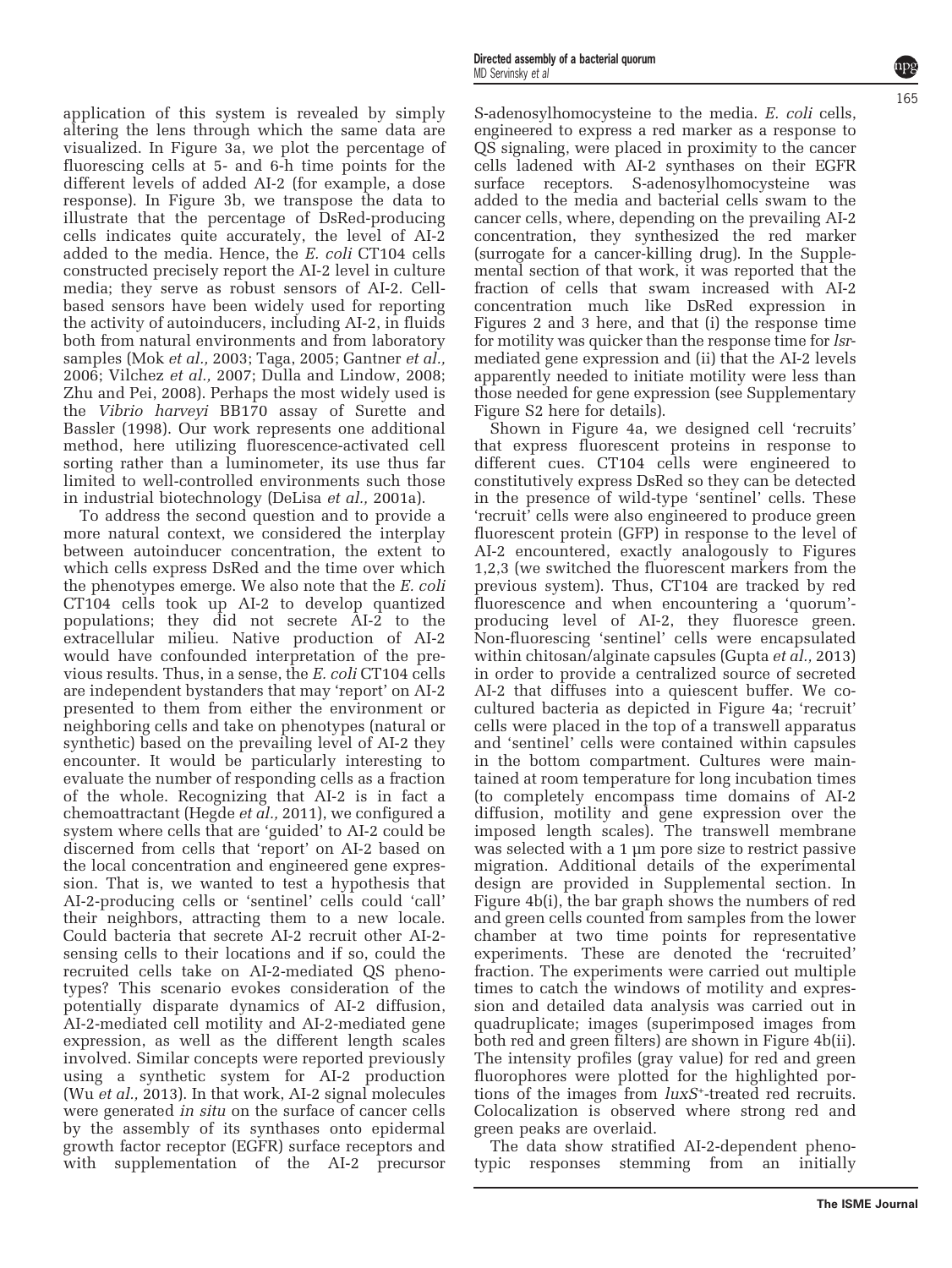

Figure 4 AI-2-mediated cell recruiting. (a) Recruitable cells are engineered to express two fluorescent proteins: DsRed is constitutively<br>expressed and eGFP is initiated as in [Figure 1](#page-2-0), by phosphorylated AI-2, which, throu through T7 polymerase. A recruiting test is created by encapsulating AI-2-secreting 'sentinel' cells and co-incubating with recruitable (red) cells placed in the upper chamber of a transwell apparatus (porous membrane 1 <sup>μ</sup>M). (b) (i) Bars indicate the recruited red cell count in the lower chamber at 16 h and 40 h. Both AI-2-positive test ( $luxS<sup>+</sup>$ ) and AI-2-negative control ( $luxS$ ) counts are depicted. Cell counts were performed in quadruplicate by image analysis with standard deviations shown. The green cell count (Isr-mediated gene expression) is also depicted. (ii) Fluoresence images are overlayed (red and green filters) for representative lower chamber samples corresponding to bars in (i). In addition, we have scanned the bracketed regions of the  $luxS+$  images for red and green intensity (plotted as gray value) as a function of horizontal distance (pixels). This depicts coincident red and green identification of cells. Although distinct peaks are revealed for red cells, all green cells were also identified in the red image. A full color version of this figure is available at the ISME Journal online.

homogeneous cell population over different time scales. Within a 16-h timeframe, AI-2 recruiting (indicated by the presence of AI-2-secreting sentinel cells in the lower chamber) led to 10-fold increase in cell migration across the membrane (Figure 4b(i)). Further, even after 40 h, we found the red recruited cells that had been co-incubated with luxS- sentinels never surpassed the recruited cell count from coincubations with signal generating  $luxS<sup>+</sup>$  cells. In addition, by 40 h, a significant sub-population of the recruited cells had fluoresced green (compared with none from cultures with the  $luxS$  sentinels, Figure 4b(ii)). Plotting the fluorescence profiles found in the microscope fields of view for individual and cell clusters, quantitatively reveals the amplitude increase (10-fold in some cases) of green fluorescence, and importantly, the colocalization of both red and green fluorescence where strong peaks are overlaid.

That QS signaling can be utilized to select a subpopulation of neighbors to migrate and later undergo a phenotypic shift, are demonstrated in this experiment. Exemplified is the construction of a dynamic, yet artificial, QS system that reveals the readily observable behaviors of chemotaxis and gene

<span id="page-8-0"></span>166

expression. The dynamics of the responses, where AI-2-induced chemotaxis preceded GFP expression, are consistent with our previous reports and are likely a determinant of the system as programmed by nature. That is, in Supplementary Figure S2 we show that the motility response is quicker and more sensitive to AI-2 than is the *lsr*-mediated gene expression. We found this to be both curious and compelling, when viewed in the context of optimization of the public good.

# **Discussion**

Our results show that one can produce an intended or programmed quorum of cells that exhibit a particular trait from within an overall population. We have engineered the AI-2 signal transduction cascade of E. coli to that upon derepression through LsrR, all cells produce a significant and uniform level of DsRed. That is, the original signal, which in native cells would lead to upregulated expression of the transporter, kinase and repressor (Lsr ABDC, LsrK and LsrR, respectively), now provides an additional function in that it leads to upregulation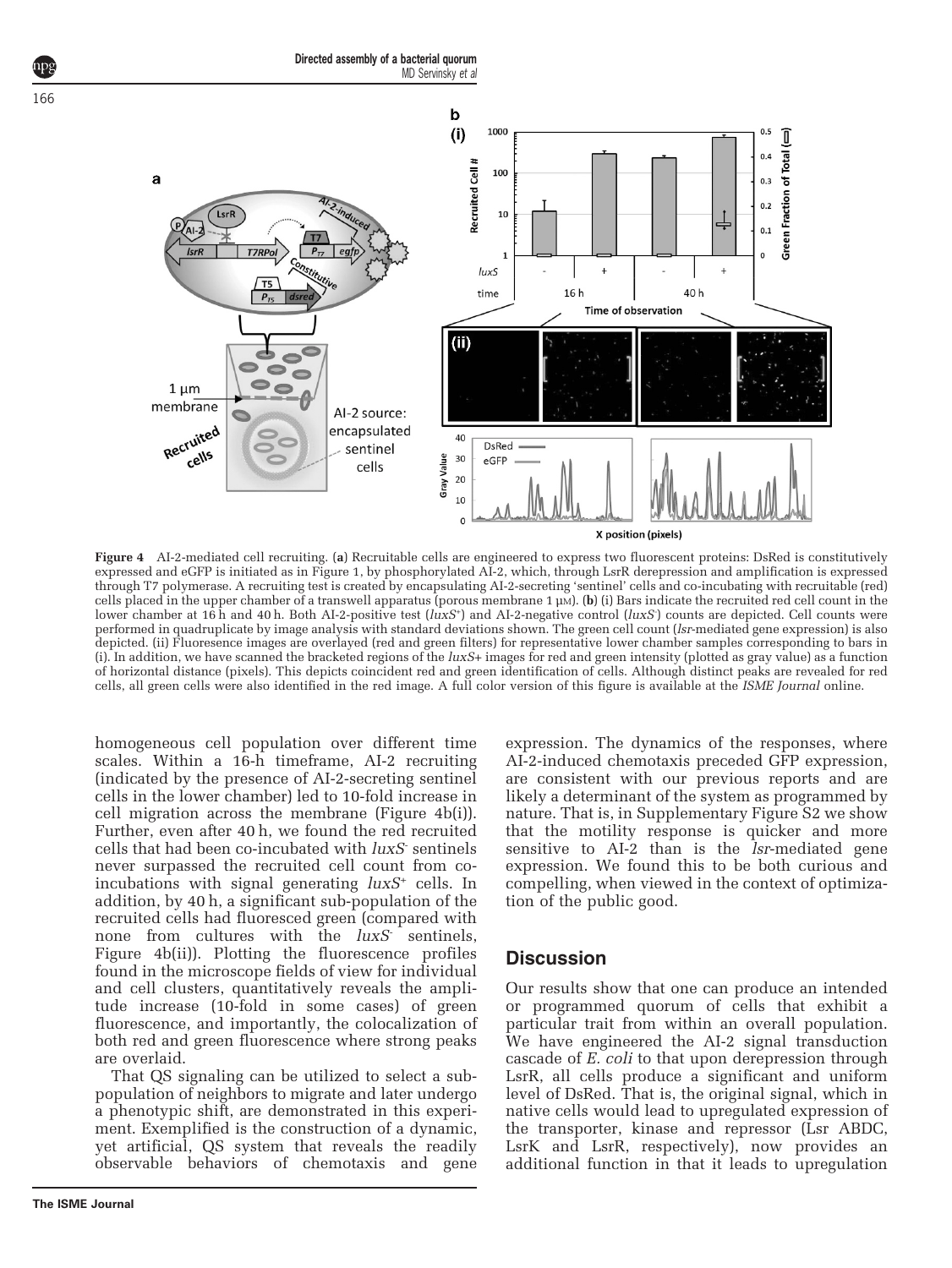<span id="page-9-0"></span>of the T7 polymerase. This, in turn, initiates the overexpression of DsRed from a second plasmid, giving the overall system a significant boost in expression rate beyond that of the native signal (Tsao [et al.,](#page-11-0) 2010). We also used luxS mutant cells so that the assembled quorum was due solely to AI-2 exogenously added to the culture media. Finally, we engineered two host detector strains that provide altered sensitivity to the extracellular AI-2 concentration. The combination of the two-plasmid vector system and the particular host cell enables discretization of an emergent population. The best results for establishing a quorum with  $\langle 15\%$  of the total population used the E. coli CT104 strain  $(\Delta l s r F G)$ . Conversely, the best results for quorums above 50% of the whole were found using W3110.

Interestingly, we found the per cell fluorescence varied the most during the first 4–5 h after inoculation and AI-2 addition [\(Figure 2a](#page-6-0)). This time period corresponded to the same period over which the fraction of fluorescing cells increased to a plateau ([Figures 2b and c\)](#page-6-0). It is interesting that this time period roughly coincides with the time typically required for the wild-type AI-2-producing cells to reach a quorum in normal batch cultures [\(DeLisa](#page-10-0) [et al.,](#page-11-0) 2001a, b, c; Wang et al., 2005b). It is also interesting to compare with analogous systems where heterologous protein expression is induced by the addition of exogenous inducers. For example, in work by [Siegele and Hu \(1997\)](#page-10-0), heterogeneity resulted from an analogous autocatalytic positive feedback inducer uptake system. In their study, arabinose was added to cells at levels yielding an intermediate level of induction of GFP; initially a strong and uniform distribution of GFP-producing cells was obtained but in a small fraction of cells that over time (roughly the same time as the current study) was seen to broaden as more cells became induced, owing in part to the loss of plasmid from sub-populations. Although similar time scales were observed, in the QS system here the distribution of per cell fluorescence was narrowed instead of broadened as in the araBAD system. Perhaps these elements shed light on competing factors at play in the native QS system: the dynamic accumulation of the autoinducer and the phenotypic coordination of the responding cells, both of which are transient and interconnected. For example, we show in Supplementary Figure S3, other AI-2-mediated genes are upregulated along with, but to a lesser extent than, the fluorescent marker. Our data, which suggest that sensor cells respond to AI-2 by initiating DsRed expression at slightly different times and at slightly different rates, point to a 4–5 h 'focusing' of the overall population while leading to the quantized quorum. That is, QS can function as a phenotypic focusing system (Wu [et al.,](#page-11-0) 2013), as well as a determinant of collective behavior.

We believe the overall process works here because (i) the amplification system is fairly strong and rapid, and (ii) the growing cells rapidly

consume the exogenously added AI-2 present in the vicinity of each cell in a particular locale. The former is demonstrated here, whereas the latter is the subject of a comprehensive spatially organized mathematical model currently under development. With this methodology, it would be interesting to develop hypotheses surrounding phenotypes of interest. For example, does antibiotic resistance emerge as a consequence of the size of a quorum? Do bacteria migrate to new locales based on a fraction of seeker cells ([Defoirdt, 2011\)](#page-10-0)? We have provided the first suggestion that this may be the case. We developed an observable system in which sentinel cells are non-fluorescing and secrete AI-2. Receiver cells that are always red, chemotax toward AI-2 and eventually, given sufficient AI-2 in the new environs, turn on *Isr* gene expression. Interestingly, the data are all binned by sub-population. A fraction of the cells, not all, moved to the AI-2. A fraction of the cells, not all, initiated QS-regulated gene expression. Moreover, these fractions were different and the response dynamics were different. We note that a sub-population of cells moved first, then after reaching the new destination, responded by expressing GFP. Whether this occurs in natural niches remains to be seen, but our data suggest this is the case. Note that we have not explored whether stationary cells or those in biofilms may display a similar tendency to be organized into a quantized quorum. That is, does the rate of AI-2 uptake need to be spatially or temporally uniform for behaviors to emerge in a coordinated manner ([Danino](#page-10-0) et al., [2010](#page-10-0))? Also, from a biotechnological perspective, can host cells be engineered so that fully 100% of the population expresses recombinant proteins at high level? This is not clear to us for the AI-2 system where autoinducer signal is taken up in response to the QS switch. Even more provocatively, could one create divergent phenotypes for different purposes and could these, in turn, be coordinated? We believe these and other questions may be answered by further exploration of the methodology demonstrated here.

## Acknowledgements

We acknowledge support of the Defense Threat Reduction Agency (DTRA, HDTRA1-13-1-0037), the National Science Foundation (CBET 1264509 & CBET 1160005) and the RW Deutsch Foundation.

## References

- Balestrino D, Haagensen JAJ, Rich C, Forestier C. (2005). Characterization of type 2 quorum sensing in Klebsiella pneumoniae and relationship with biofilm formation. J Bacteriol 187: 2870–2880.
- Bassler BL, Wright M, Silverman MR. (1994). Multiple signalling systems controlling expression of luminescence in Vibrio harveyi: sequence and function of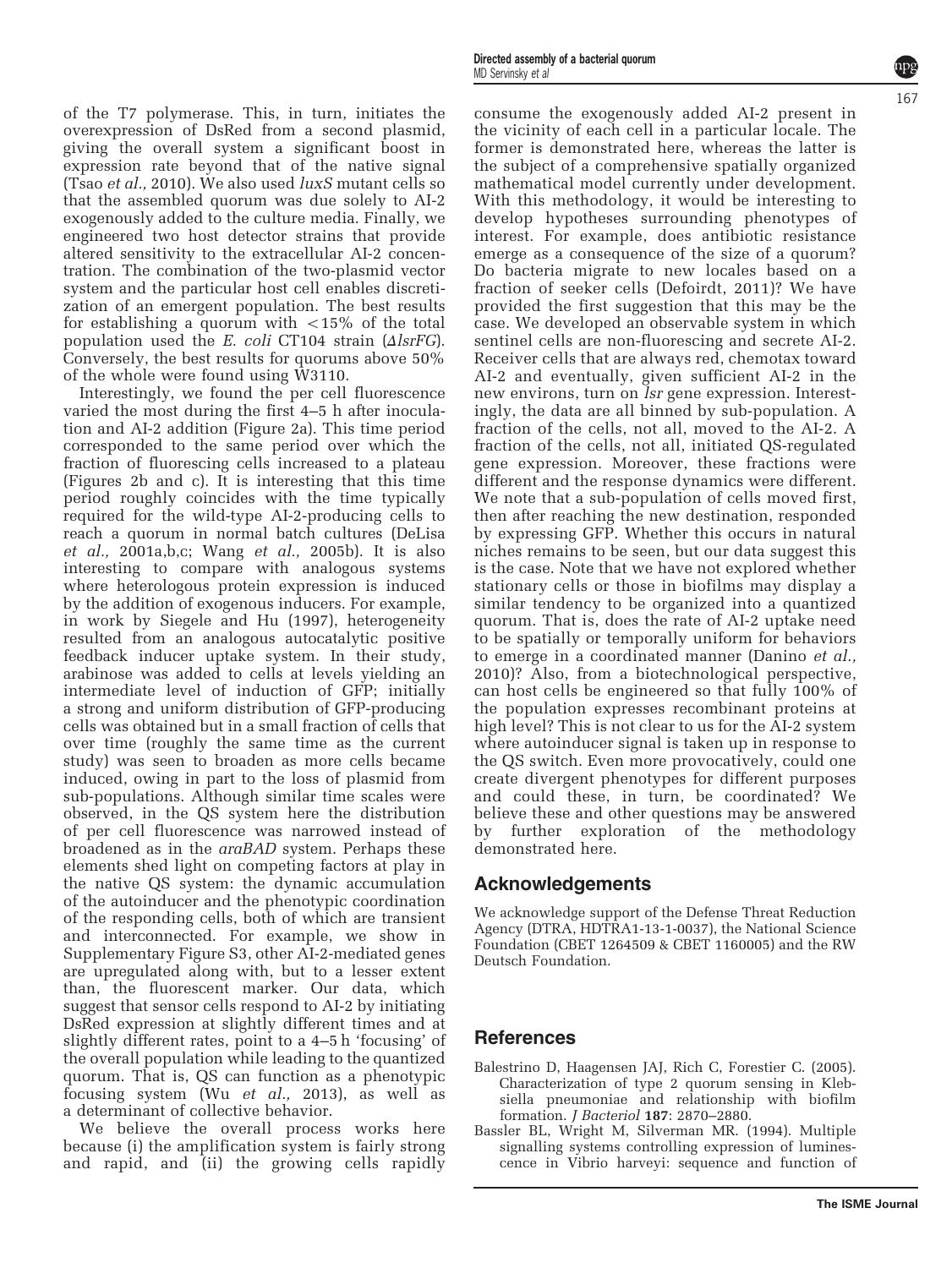<span id="page-10-0"></span>genes encoding a second sensory pathway. Mol Microbiol 13: 273–286.

- Ben-Jacob E, Becker I, Shapira Y, Levine H. (2004). Bacterial linguistic communication and social intelligence. Trends Microbiol 12: 366–372.
- Ben-Jacob E, Schultz D. (2010). Bacteria determine fate by playing dice with controlled odds. Proc Natl Acad Sci USA 107: 13197–13198.
- Betz JL, Sasmor HM, Buck F, Insley MY, Caruthers MH. (1986). Base substitution mutants of the lac operator: in vivo and in vitro affinities for lac repressor. Gene: Netherlands 50: 123–132.
- Connell JL, Whiteley M, Shear JB. (2012). Sociomicrobiology in engineered landscapes. Nat Chem Biol 8: 10–13.
- Dandekar AA, Chugani S, Greenberg EP. (2012). Bacterial quorum sensing and metabolic incentives to cooperate. Science 338: 264–266.
- Danino T, Mondragon-Palomino O, Tsimring L, Hasty J. (2010). A synchronized quorum of genetic clocks. Nature 463: 326–330.
- Datsenko KA, Wanner BL. (2000). One-step inactivation of chromosomal genes in Escherichia coli K-12 using PCR products. Proc Natl Acad Sci USA 97: 6640–6645.
- Davidson CJ, Surette MG. (2008). Individuality in bacteria. Annu Rev Genet 42: 253–268.
- Defoirdt T. (2011). Can bacteria actively search to join groups? ISME J 5: 569–570.
- DeLisa MP, Valdes JJ, Bentley WE. (2001a). Quorum signaling via Al-2 communicates the 'metabolic burden' associated with heterologous protein production in Escherichia coli. Biotechnol Bioengineer 75: 439–450.
- DeLisa MP, Valdes JJ, Bentley WE. (2001b). Mapping stress-induced changes in autoinducer AI-2 production in chemostat-cultivated Escherichia coli K-12. J Bacteriol 183: 2918–2928.
- DeLisa MP, Wu CF, Wang L, Valdes JJ, Bentley WE. (2001c). DNA microarray-based identification of genes controlled by autoinducer 2-stimulated quorum sensing in Escherichia coli. J Bacteriol 183: 5239–5247.
- Dulla G, Lindow SE. (2008). Quorum size of Pseudomonas syringae is small and dictated by water availability on the leaf surface. Proc Natl Acad Sci USA 105: 3082–3087.
- Federle MJ, Bassler BL. (2003). Interspecies communication in bacteria. *J Clin Invest* 112: 1291-1299.
- Fernandes R, Roy V, Wu HC, Bentley WE. (2010). Engineered biological nanofactories trigger quorum sensing response in targeted bacteria. Nat Nanotechnol
- 5: 213–217. Fuqua C, Greenberg EP. (1998). Self perception in bacteria: quorum sensing with acylated homoserine lactones. Curr Opin Microbiol 1: 183–189.
- Fuqua WC, Winans SC, Greenberg EP. (1994). Quorum sensing in bacteria: the LuxR-LuxI family of cell density-responsive transcriptional regulators. J Bacteriol 176: 269–275.
- Gantner S, Schmid M, Durr C, Schuhegger R, Steidle A, Hutzler P et al. (2006). In situ quantitation of the spatial scale of calling distances and population densityindependent N-acylhomoserine lactone-mediated communication by rhizobacteria colonized on plant roots. FEMS Microbiol Ecol 56: 188–194.
- Gardner A, West SA, Griffin AS. (2007). Is bacterial persistence a social trait? PLoS One 2: e752.
- Gonzalez Barrios AF, Zuo R, Hashimoto Y, Yang L, Bentley WE, Wood TK. (2006). Autoinducer 2 controls biofilm

formation in Escherichia coli through a novel motility quorum-sensing regulator (MqsR, B3022). J Bacteriol 188: 305–316.

- Gupta A, Terrell JL, Fernandes R, Dowling MB, Payne GF, Raghavan SR et al. (2013). Encapsulated fusion protein confers 'sense and respond' activity to chitosanalginate capsules to manipulate bacterial quorum sensing. Biotechnol Bioengineer 110: 552–562.
- Ha JH, Eo Y, Grishaev A, Guo M, Smith JA, Sintim HO et al. (2013). Crystal structures of the LsrR proteins complexed with phospho-AI-2 and two signalinterrupting analogues reveal distinct mechanisms for ligand recognition. *J Am Chem Soc* 135: 15526–15535.
- Hegde M, Englert DL, Schrock S, Cohn WB, Vogt C, Wood TK *et al.* (2011). Chemotaxis to the quorum-sensing signal AI-2 requires the Tsr chemoreceptor and the periplasmic LsrB AI-2-binding protein. *J Bacteriol* 193: 768–773.
- Hense BA, Kuttler C, Muller J, Rothballer M, Hartmann A, Kreft JU. (2007). Does efficiency sensing unify diffusion and quorum sensing? Nat Rev Microbiol 5: 230–239.
- Herzberg M, Kaye IK, Peti W, Wood TK. (2006). YdgG (TqsA) controls biofilm formation in Escherichia coli K-12 through autoinducer 2 transport. J Bacteriol 188: 587–598.
- Hooshangi S, Bentley WE. (2011). LsrR quorum sensing 'switch' is revealed by a bottom-up approach. PLoS Comp Biol 7: e1002172.
- Li J, Attila C, Wang L, Wood TK, Valdes JJ, Bentley WE. (2007). Quorum sensing in Escherichia coli is signaled by AI-2/LsrR: effects on small RNA and biofilm architecture. J Bacteriol 189: 6011–6020.
- Luo X, Wu HC, Tsao CY, Cheng Y, Betz J, Payne GF et al. (2012). Biofabrication of stratified biofilm mimics for observation and control of bacterial signaling. Biomaterials 33: 5136–5143.
- Maniatis T, Fritsch EF, Sambrook J. (1982). Molecular Cloning: A Laboratory Manual. Cold Spring Harbor Laboratory: Cold Spring Harbor, NY.
- Mok KC, Wingreen NS, Bassler BL. (2003). Vibrio harveyi quorum sensing: a coincidence detector for two autoinducers controls gene expression. EMBO J 22: 870–881.
- Parsek MR, Greenberg EP. (2005). Sociomicrobiology: the connections between quorum sensing and biofilms. Trends Microbiol 13: 27–33.
- Pradhan BB, Chatterjee S. (2014). Reversible non-genetic phenotypic heterogeneity in bacterial quorum sensing. Mol Microbiol 92: 557–569.
- Quan DN, Bentley WE. (2012). Gene network homology in prokaryotes using a similarity search approach: queries of quorum sensing signal transduction. PLoS Comp Biol 8: e1002637.
- Schauder S, Shokat K, Surette MG, Bassler BL. (2001). The LuxS family of bacterial autoinducers: biosynthesis of a novel quorum-sensing signal molecule. Mol Microbiol 41: 463–476.
- Siegele DA, Hu JC. (1997). Gene expression from plasmids containing the araBAD promoter at subsaturating inducer concentrations represents mixed populations. Proc Natl Acad Sci USA 94: 8168–8172.
- Smith R, Tan C, Srimani JK, Pai A, Riccione KA, Song H et al. (2014). Programmed Allee effect in bacteria causes a tradeoff between population spread and survival. Proc Natl Acad Sci USA 111: 1969–1974.